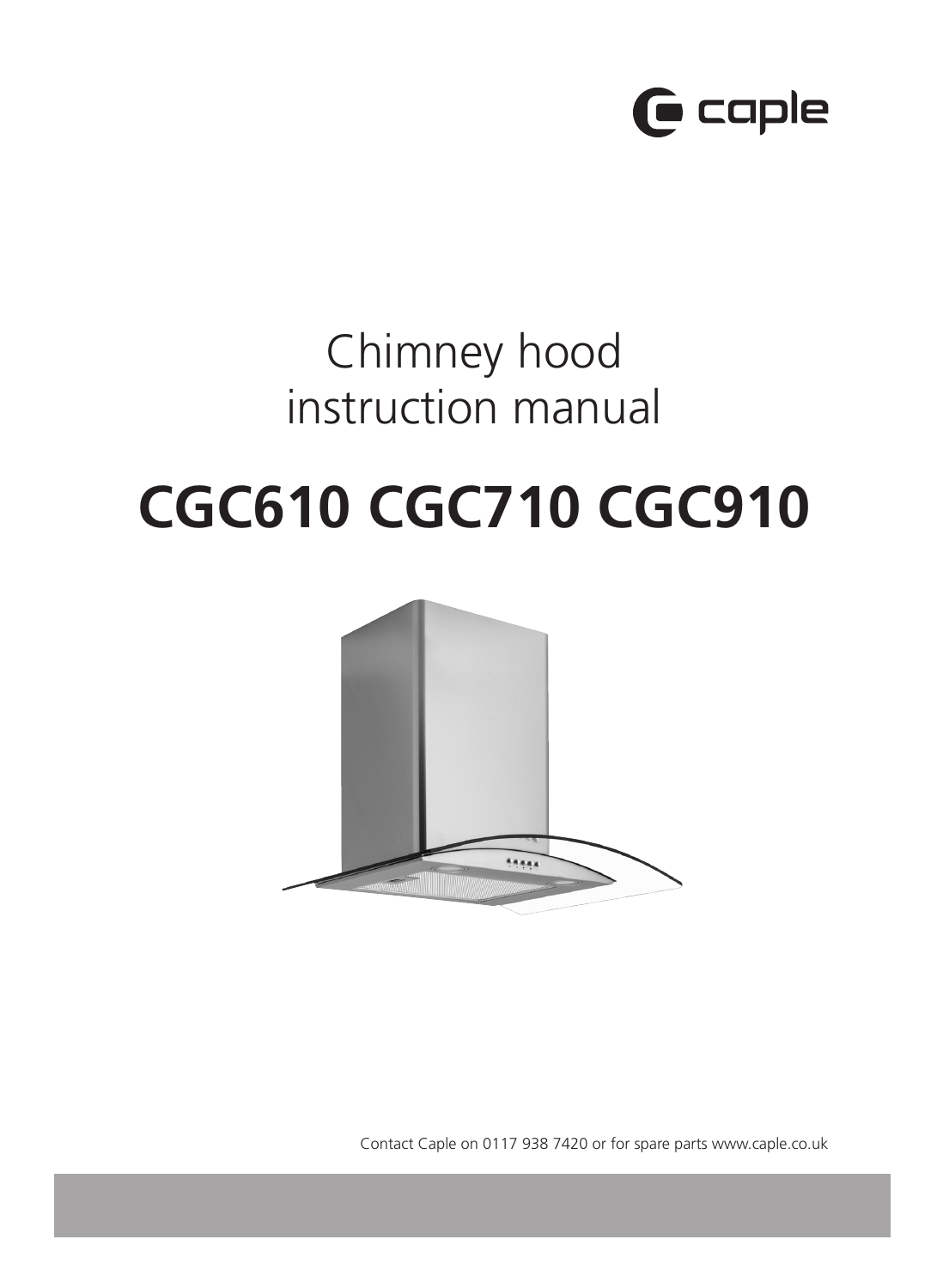# $\mathbf \Theta$  caple

## **CONTENTS**

| Introduction                    | 3  |
|---------------------------------|----|
| Safety instructions             | 4  |
| <b>Environmental protection</b> | 9  |
| Installation                    | 10 |
| Installing the charcoal filter  | 14 |
| Operation                       | 15 |
| Care and maintenance            |    |
| Troubleshooting                 | 17 |
| Guarantee                       |    |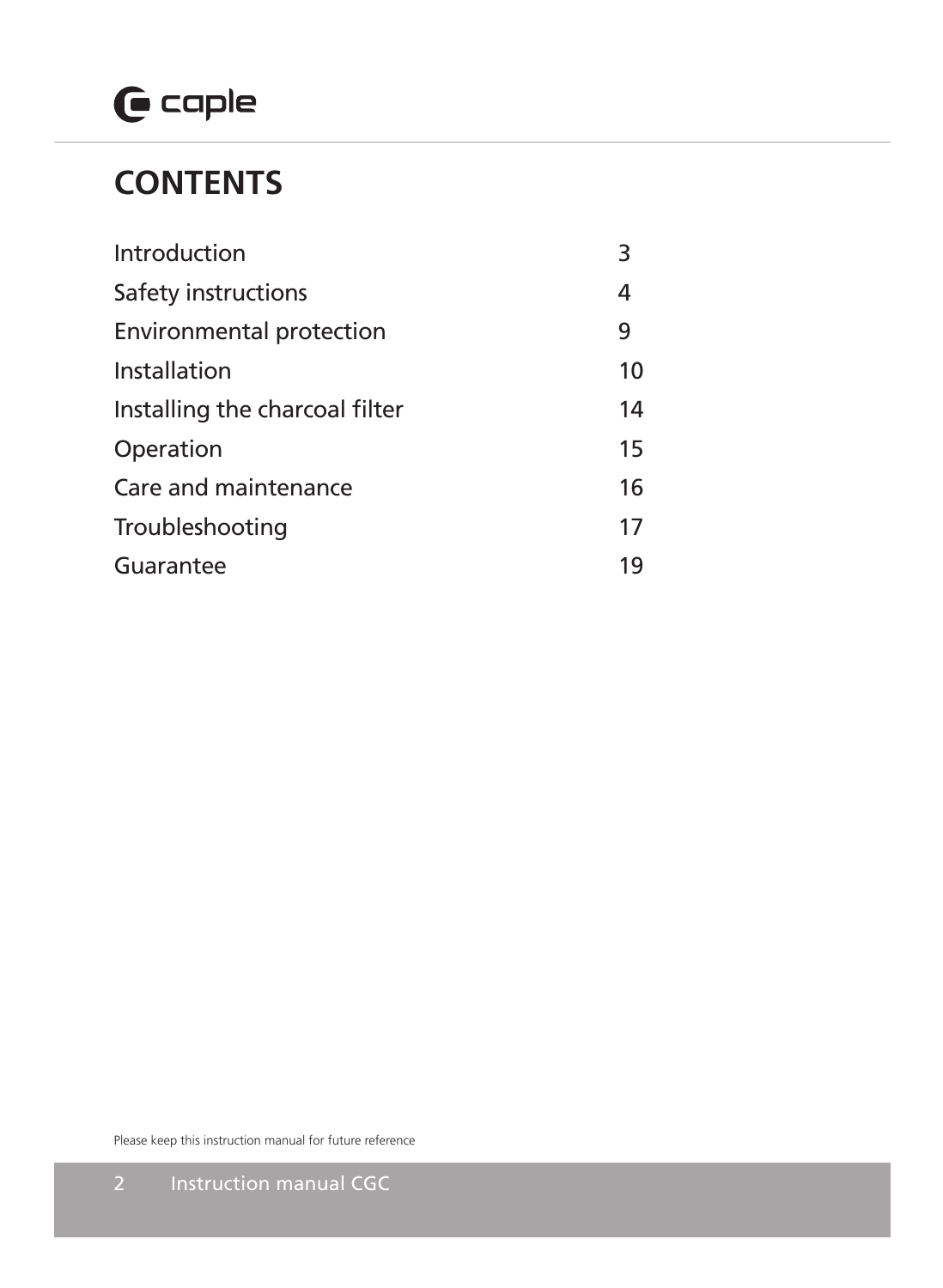# **INTRODUCTION**

Thank you for choosing this Caple extractor hood.

To ensure that you get the best results from your new extractor, we strongly suggest that you read this instruction manual thoroughly before use. If treated with care, your Caple extractor should give you years of trouble-free use.

To register ownership, please ensure you complete and return the guarantee card supplied with the appliance or visit www.caple.co.uk and register here.

This instruction manual is designed to provide you with all the required information related to the installation, use and maintenance of the appliance.

This hood is designed to extract unpleasant odours from the kitchen; it is not intended to extract steam. In order to operate the unit correctly and safely, please read this instruction manual carefully before installation and use.

The cooker hood uses high quality materials and is made with a streamlined design. Equipped with an electric motor and centrifugal fan, it provides strong extraction with low noise. It also features non-stick grease filters and an easy installation.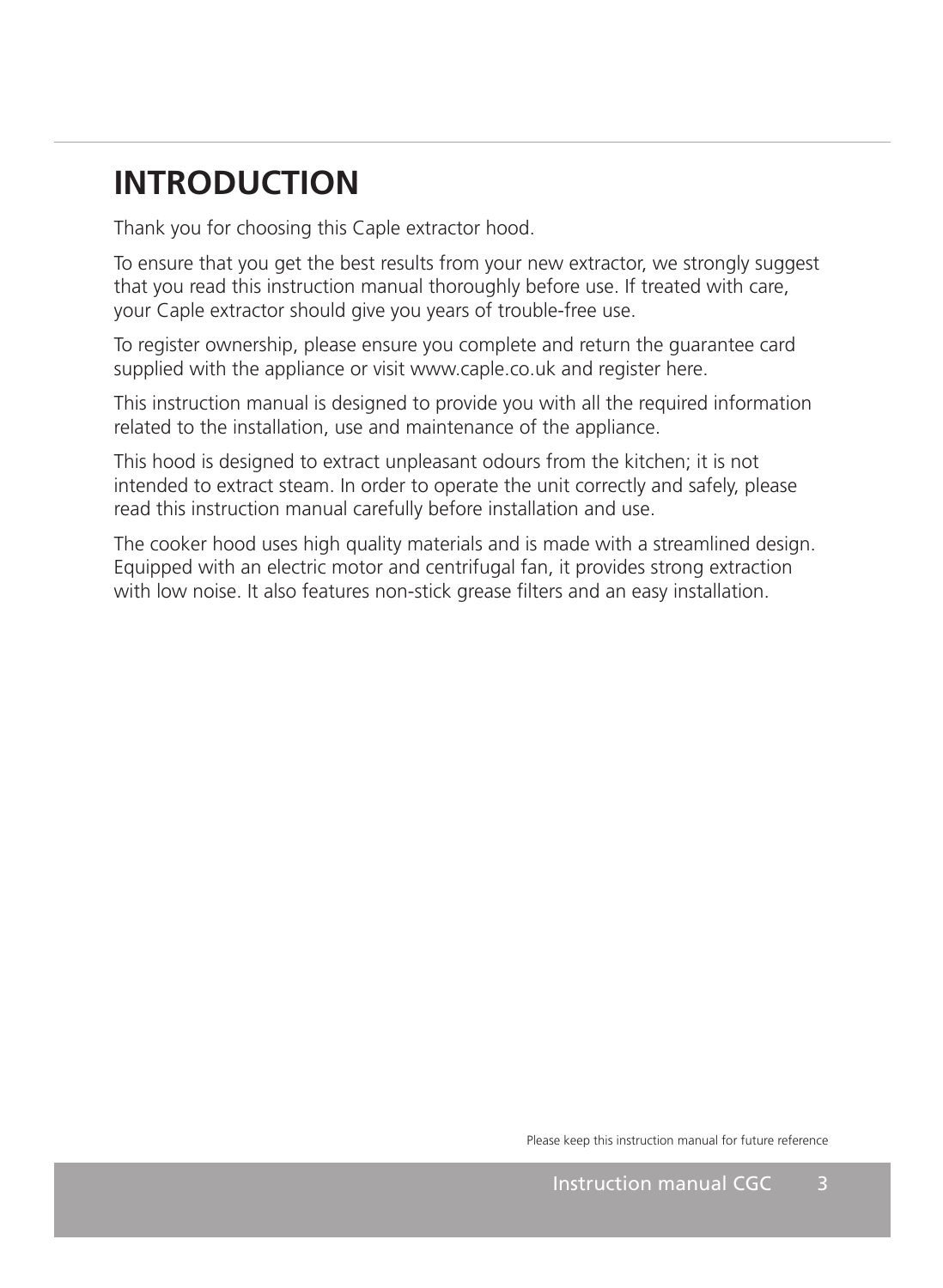## **IMPORTANT**

This appliance must only be used for the purpose it is intended. Other types of use are not permitted and may prove dangerous. Caple will not be held liable for any damage caused by the incorrect use of the appliance.

Do not use any accessories or attachments not recommended by Caple as this may result in fire, electric shock or injury.

To protect against fire, electrical shock and injury to persons, do not immerse cords or plugs in water or any other liquid.

Never touch the appliance with wet or damp hands.

Never pull the power cable as you could damage it. If the appliance is faulty, do not attempt to repair it. Isolate it from the mains electric supply and contact Caple Service either by phone 0117 938 7420 or email service@caple.co.uk

Keep all packaging (including plastic bags, polystyrene foam etc) out of the reach and away from children.

Do not rest large or unstable objects on any part of the appliance.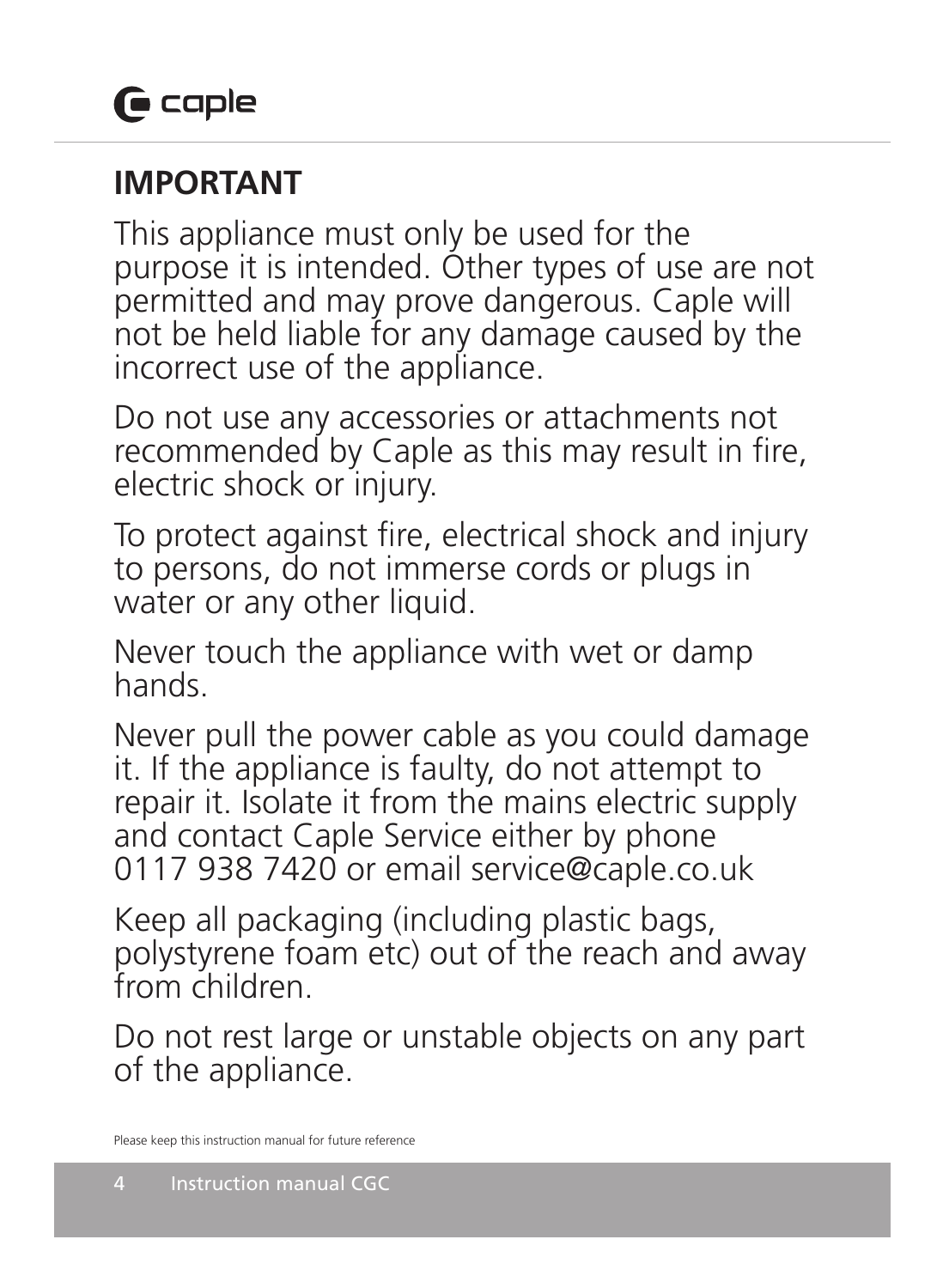# **IMPORTANT**

Caple cannot be held responsible for injuries or losses caused by incorrect use or installation of this product. Please note that Caple reserve the right to invalidate the guarantee supplied with this product following incorrect installation or misuse of the appliance. Under no circumstances should any external covers be removed for servicing or maintenance except by suitably qualified personnel.

# **SAFETY INSTRUCTIONS**

- Never let children operate the machine.
- The cooker hood is for home use only, not suitable for barbecuing, restaurants or other commercial purposes.
- The cooker hood and its filter should be cleaned regularly in order to keep in good working condition.
- Clean the cooker hood according to the instruction manual to reduce the risk of fire.
- When using a gas hob, do not leave naked flames under the extractor.
- Before connecting this appliance check that the power supply cord is not damaged.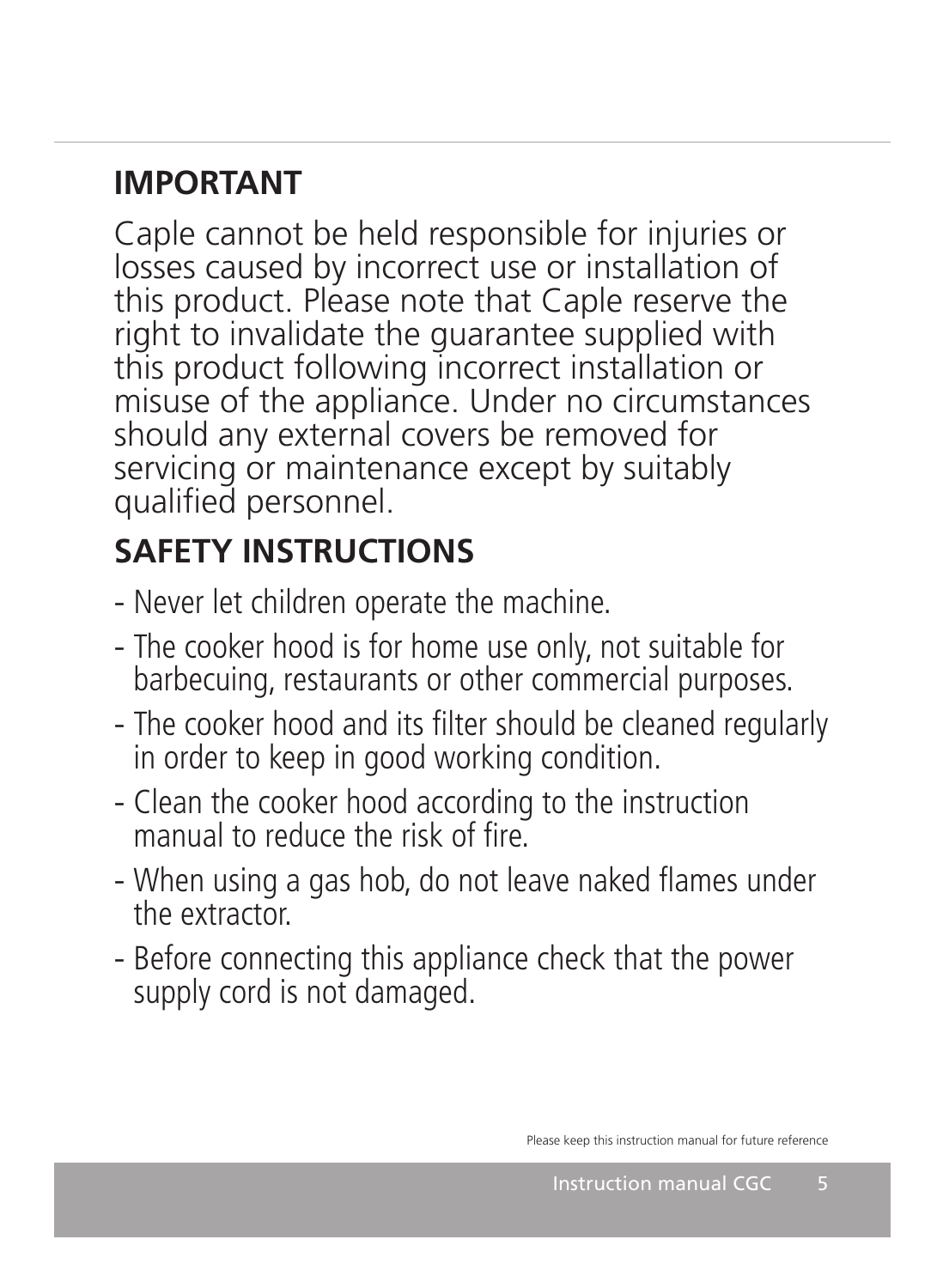# **G** caple

- If the room where the hood is to be used contains a fuel burning appliance such as a central heating boiler then its flue must be of the sealed or balanced flue type. If other types of flue or appliances are fitted ensure that there is an adequate supply of air to the room.
- The air must not be discharged into a flue that is used for exhausting fumes from appliances burning gas or other fuels.
- Regulations concerning the discharge of air have to be conformed to.
- Do not flambé under the cooker hood.
- Never leave frying pans unattended during use as overheated fats and oils may catch fire.
- To ensure the best performance, we recommend switching on the extractor 15 minutes before cooking and leave it running 15 minutes after. This will ensure that the air in the kitchen is being circulated before cooking commences and the air is being cleaned after cooking has finished.
- The performance of your extractor will vary depending on a number of factors. These include type of extraction, room volume, length of ducting, ventilation available and the cleanliness of the filters.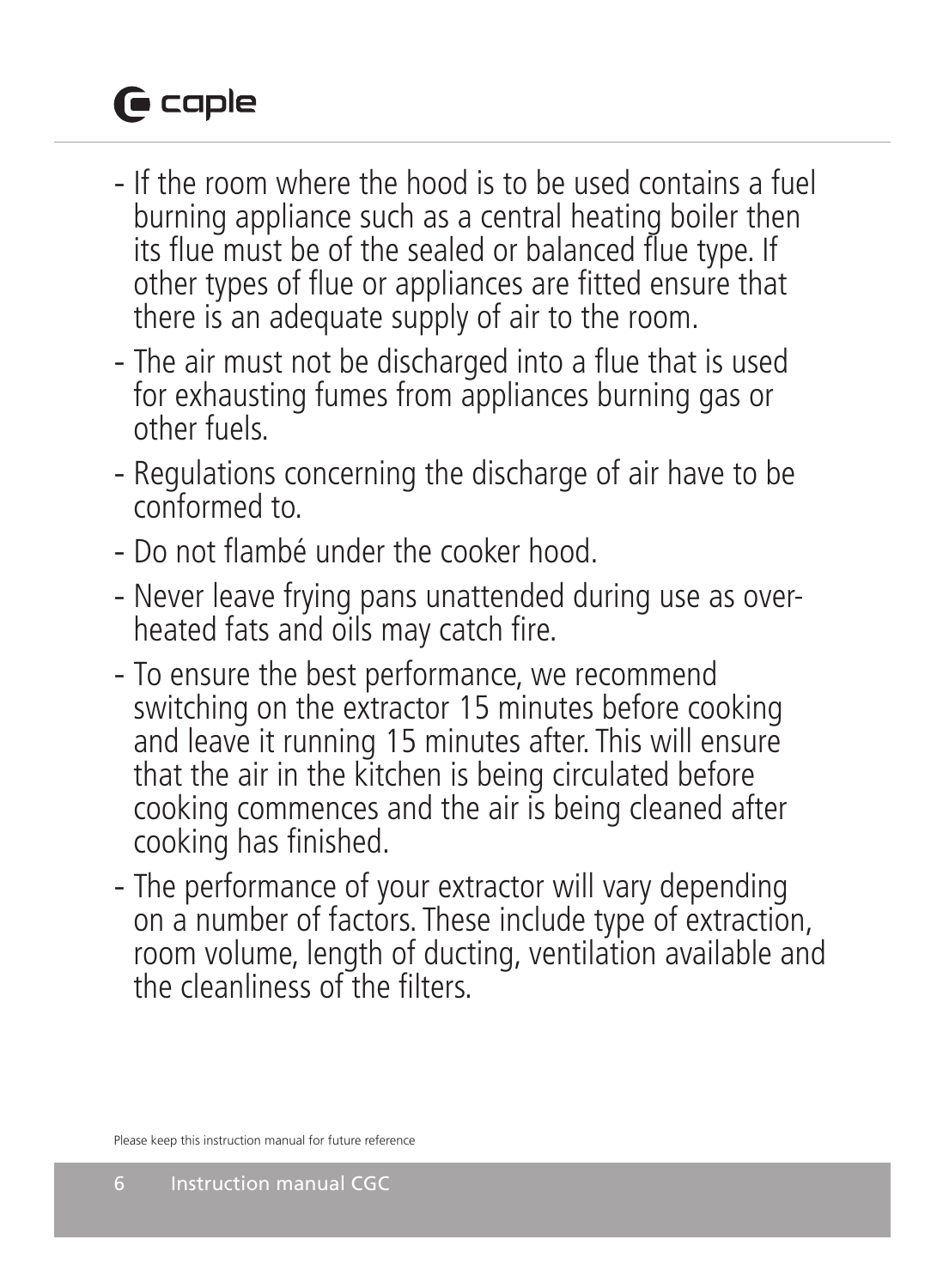- This appliance is not intended for use by persons (including children) with reduced physical, sensory or mental capabilities, or lack of experience and knowledge, unless they have been given supervision or instruction concerning use of the appliance by a person responsible for their safety.
- Children should be supervised to ensure that they do not play with the appliance.
- Cleaning and user maintenance must not be made by children without supervision.
- Never immerse the appliance in water.
- This product is not designed for commercial use, it is a household appliance only. It is not intended to be used in:
	- Staff kitchen areas in shops, offices and other working environments.
	- Bed and breakfast type environments.
	- By clients in hotels, motels and other residential type environments.
- To avoid all risk, if the power cable is damaged, it must only be replaced by a Caple appointed engineer.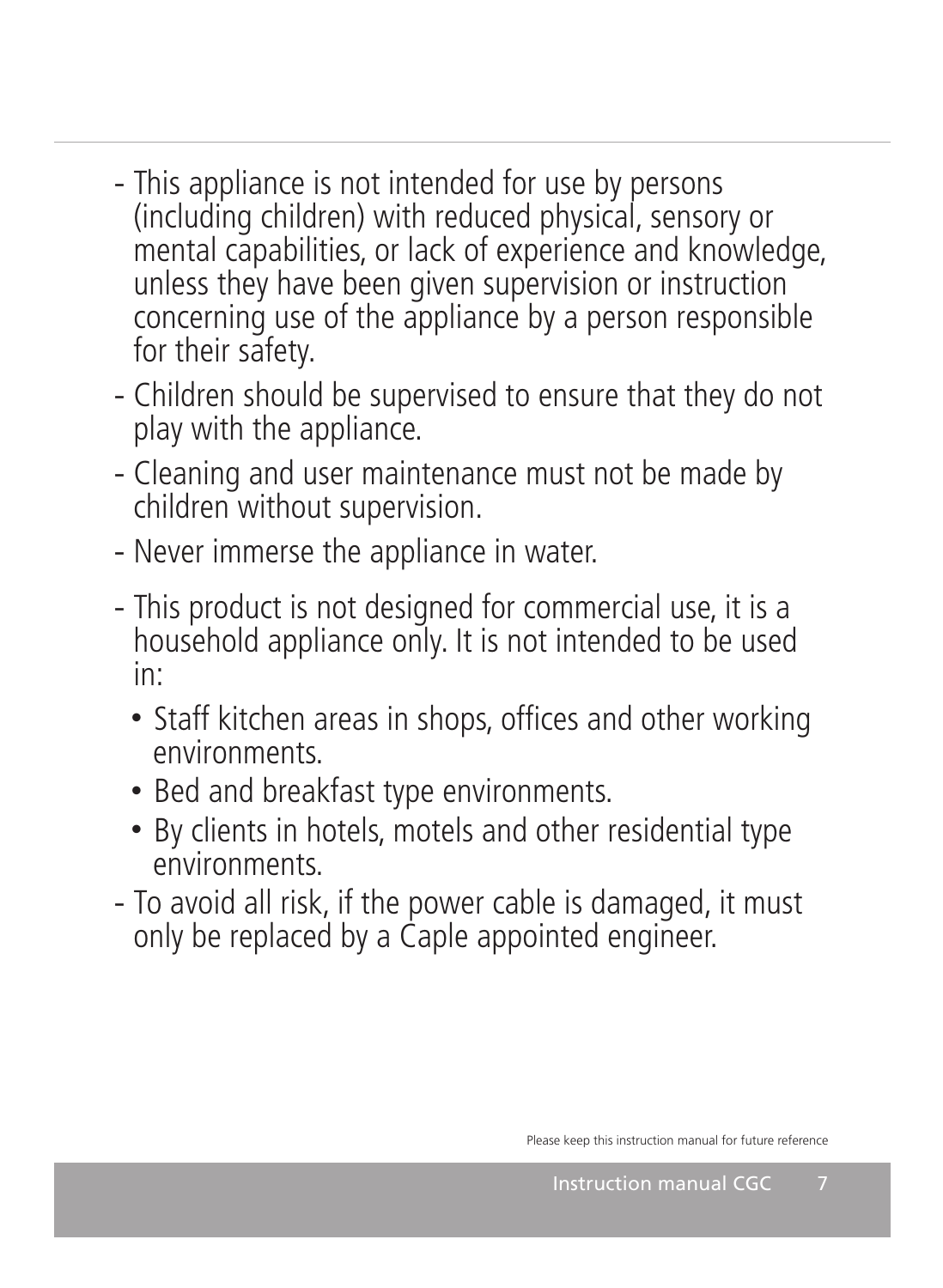# **G** caple

- Appliances can be used by persons with reduced physical, sensory or mental capabilities or lack of experience and knowledge if they have been given supervision or instruction concerning use of the appliance in a safe way and understand the hazards involved.
- Children must not play with this appliance.
- When not in use and before cleaning, always isolate the appliance from the electrical supply.

# **ELECTRICAL SHOCK HAZARD**

- Only plug this unit into a properly earthed outlet. If in doubt seek advice from a suitably qualified engineer.
- Failure to follow these instructions can result in death, fire, or electrical shock.
- This appliance must be connected to the mains by a competent person. We recommend that the appliance is connected by a qualified electrician who is a member of the N.I.C.E.I.C who will comply with the I.E.E and local regulations. Electrical information can be found on the rating plate.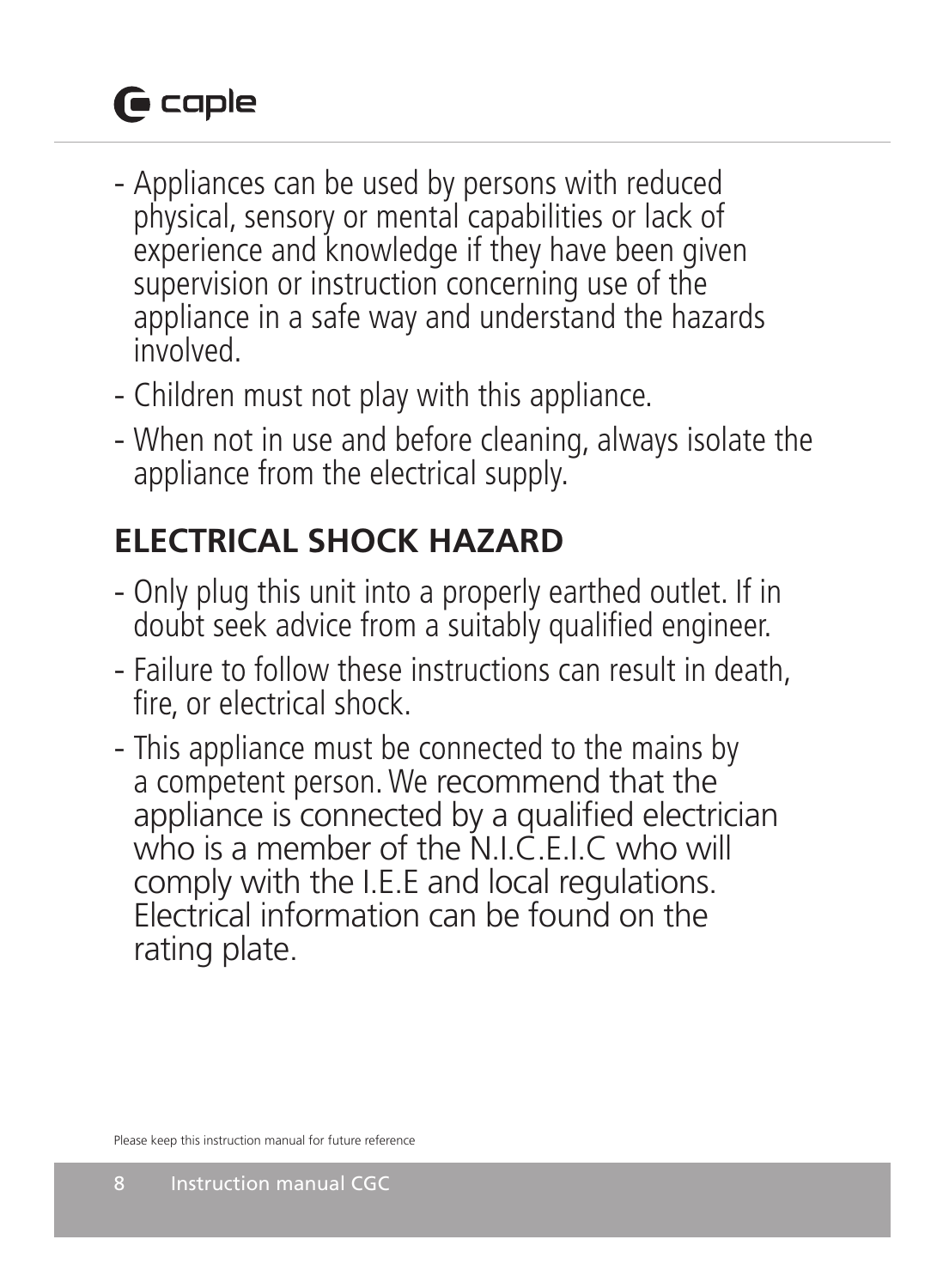# **ENVIRONMENTAL PROTECTION**

Waste electrical products should not be disposed of with household waste. Please recycle where facilities exist. Check with your Local Authority or retailer for recycling advice. This appliance is marked according to the European directive 2002/96/EC on Waste Electrical and Electronic Equipment (WEEE).

By ensuring this product is disposed of correctly, you will help prevent potential negative consequences for the environment and human health, which could otherwise be caused by inappropriate waste handling of this product. The symbol on the product indicates that this product may not be treated as household waste. Instead it shall be handed over to the applicable collection point for the recycling of electrical and electronic equipment. Disposal must be carried out in accordance with local environmental regulations for waste disposal.

For more detailed information about treatment, recovery and recycling of this product, please contact your local council, your household waste disposal service or the retailer where you purchased the product

# **CE DECLARATIONS OF CONFORMITY**

This appliance has been manufactured to the strictest standards and complies with all applicable legislation, Low Voltage Directive (LVD) and Electromagnetic Compatibility (EMC).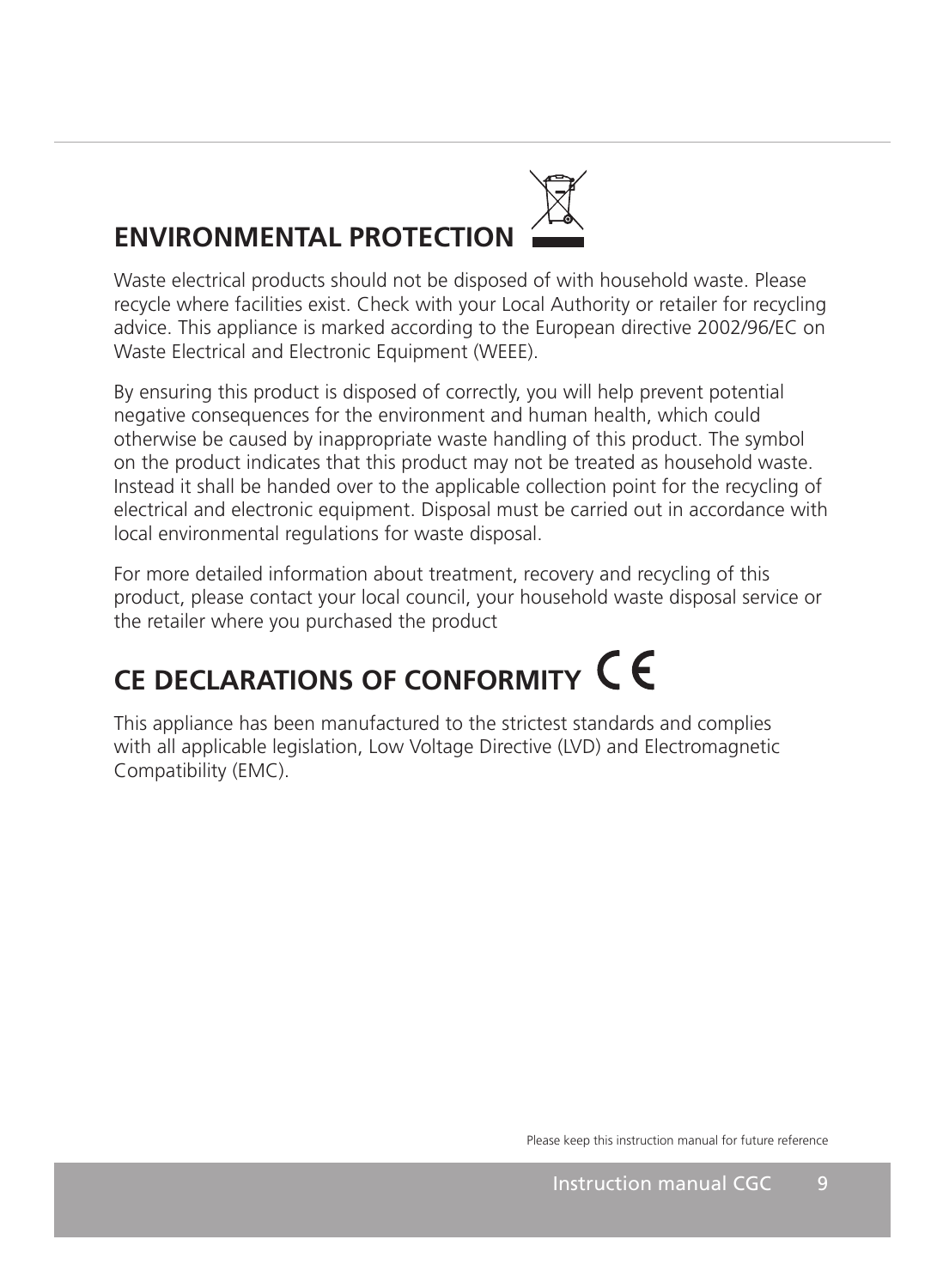#### **INSTALLATION**  $\mathbf{L}$   $\mathbf{L}$ **INSINEERITON**  $\mathcal{L} = \mathcal{L}$

#### Prepare for the installation:



If you have an outlet to the outside, your cooker hood can be connected as per the below picture by means of an extraction duct with an interior diameter of 150mm.



Before installation, turn the unit off and unplug it from the outlet.



The cooker hood should be placed at a minimum distance of 65~76cm above the hob. It is the manufacturer of the hob  $\Box$   $\Box$   $\Box$   $\Box$   $\Box$   $\Box$   $\Box$  who determines the clearance required and the clearance  $\left| \int_{0}^{\frac{3\pi}{2}} \int_{0}^{\frac{3\pi}{26\pi}}$  quoted by the hob manufacturer must be followed. In the absence of any instructions supplied with a gas hob the minimum distance between the hob and the hood must be at least 760mm.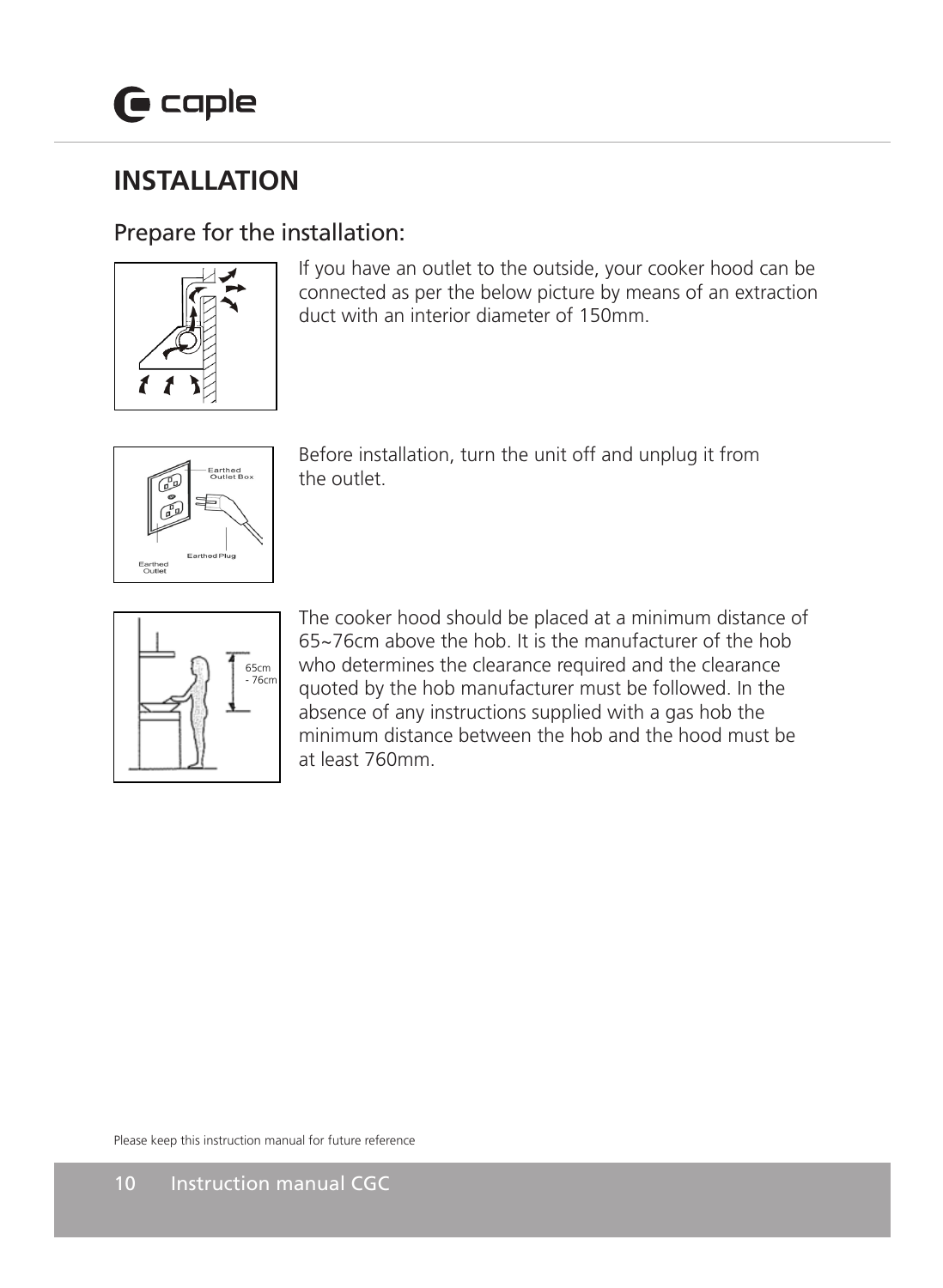#### **INSTALLATION – DUCTED**  $\frac{1}{2}$

 

#### **Attention! Observe the warning concerning the operation of the appliance when air is discharged from the room.**

When the cooker hood and appliance supplied with energy other than electricity are simultaneously in operation, the negative pressure in the room must not exceed 4 Pa  $(4 \times 10^{-5}$  Bar)

Drill 3 x 8mm holes to accommodate the bracket. Screw and tighten the bracket onto the wall with the screws and screw plugs provided.



Level up the cooker hood and hang onto the wall bracket hook.

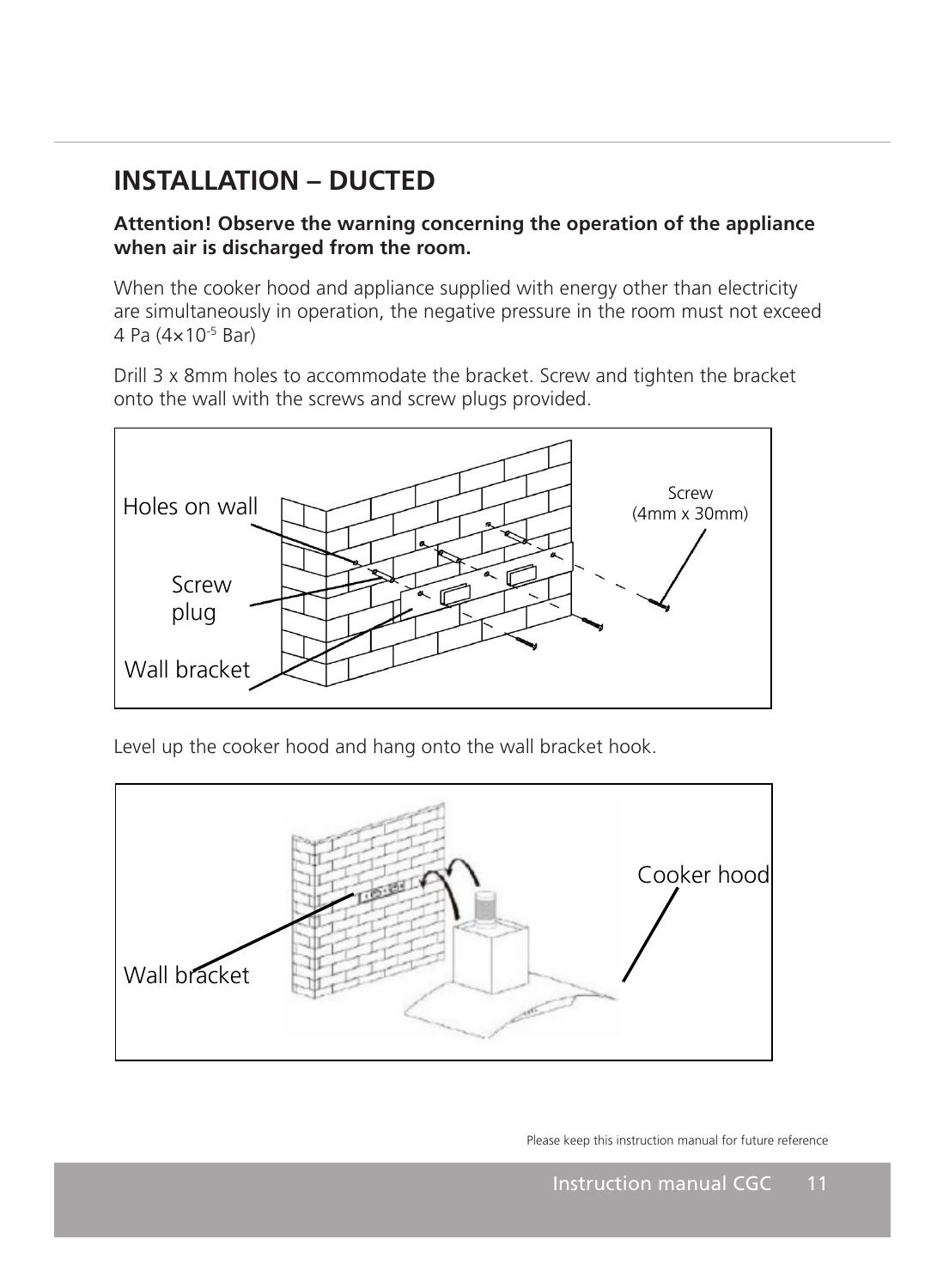# $\mathbf \Theta$  caple

After hanging the hood on the bracket, remove the grease filters, mark 2 holes inside the hood for safety screws. After marking, remove the hood, drill two holes and insert 2 wall plugs and finally fix the safety screws with 2 screws (ST4x30mm).



Fix the one-way-valve to the air outlet of the cooker hood. Then, attach the exhaust pipe onto the one-way-valve as shown below.

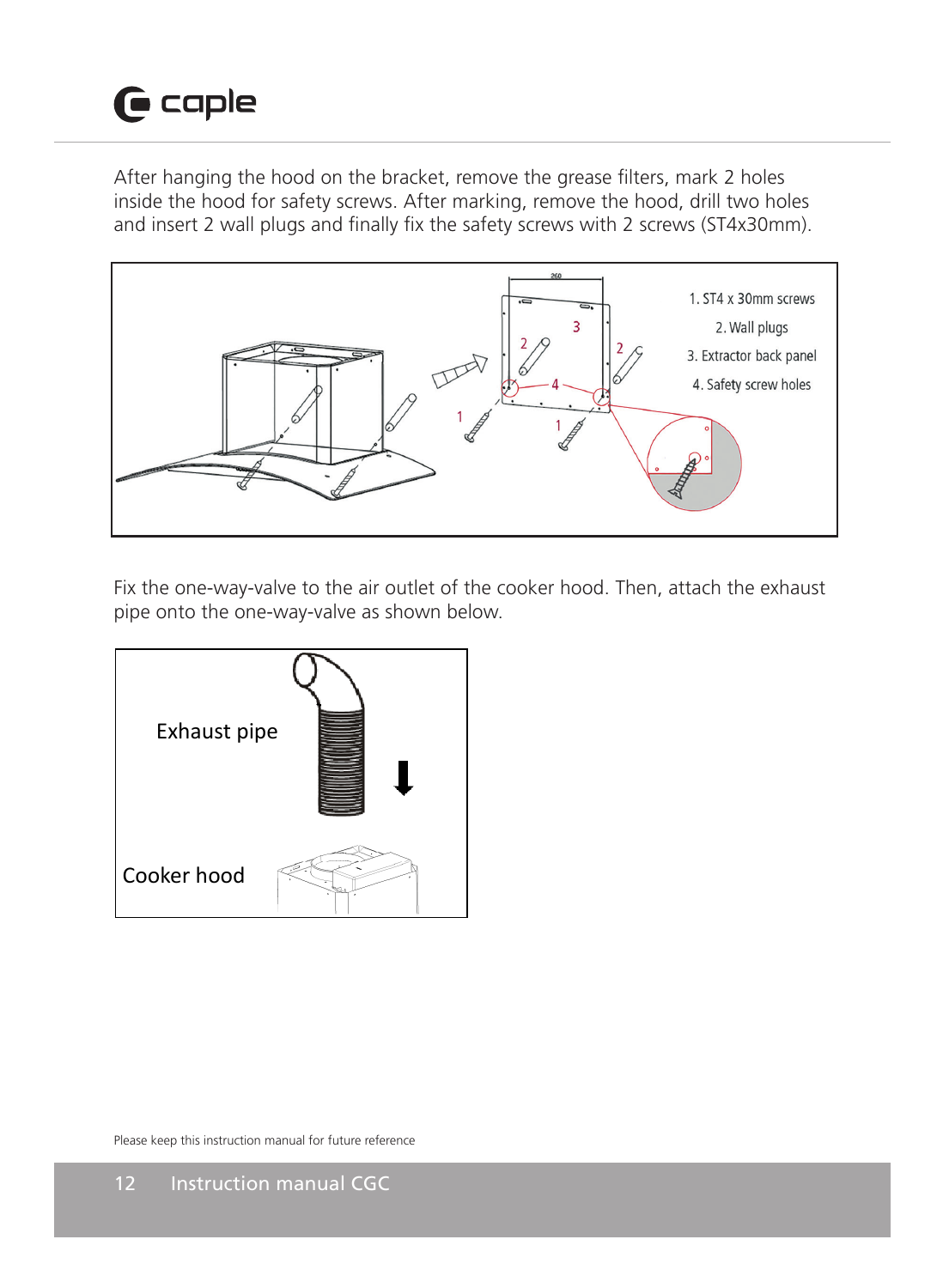#### Chimney installation

Place the upper chimney into lower chimeny. Attach the lower chimney bracket to the lower chimeny.

Mark and drill 2 holes to fix the lower chimney bracket with 2 wall plugs and 2 screws ST4x30mm. Mark and drill 2 holes to ha the lower chilliney bracket with 2 wall plugs.<br>CCCNUC CT4v20mm



Slide the chimney to adjust the chimney height. When the height you require is reached, mark and drill the fixing hole and fix the upper chimney bracket with 2 wall plugs and 2 screws ST4x30mm.

Fix the upper chimney with the upper chimney bracket using 2 scews ST4x8mm



 $\overline{a}$ 

ī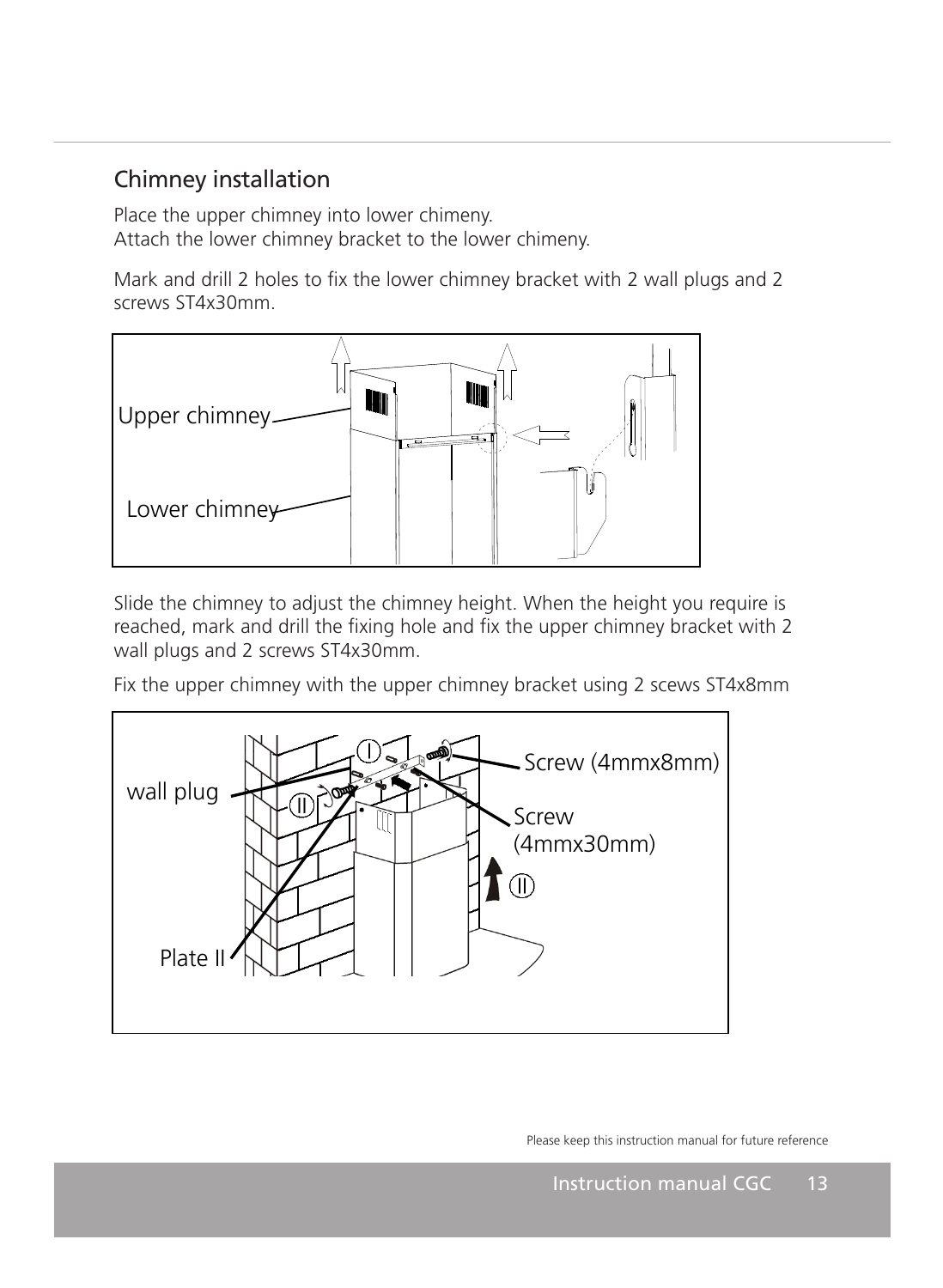## **INSTALLATION - RECIRCULATION MODE**



If you do not have an outlet to the outside, the exhaust pipe is not required (as shown in the section "Installation - ducted"), and charcoal filters must be installed.

## Installing the charcoal filter (CAP61CF)

An activated charcoal filter can be used to trap odours. In order to install the charcoal filter, the grease filter should be detached first. Press the release button and pull it downward as shown below.



Fit the activated charcoal filter onto the side of the motor and turn it in a clockwise Fit the activated charcoal lifter onto the side of the motor and turn it in a cic<br>direction to lock into place. Repeat the same on the other side. direction to lock into place. Repeat the same on the other side.

#### **NOTE:**

Make sure the filter is securely locked. Otherwise, it may loosen and be dangerous.

When using a charcoal filter, the extraction power may be slightly reduced.

We recommend replacing these filters every 6 months. Replacement filters (CAP61CF) can be purchased directly from www.caple.co.uk  $\overline{\phantom{a}}$ 

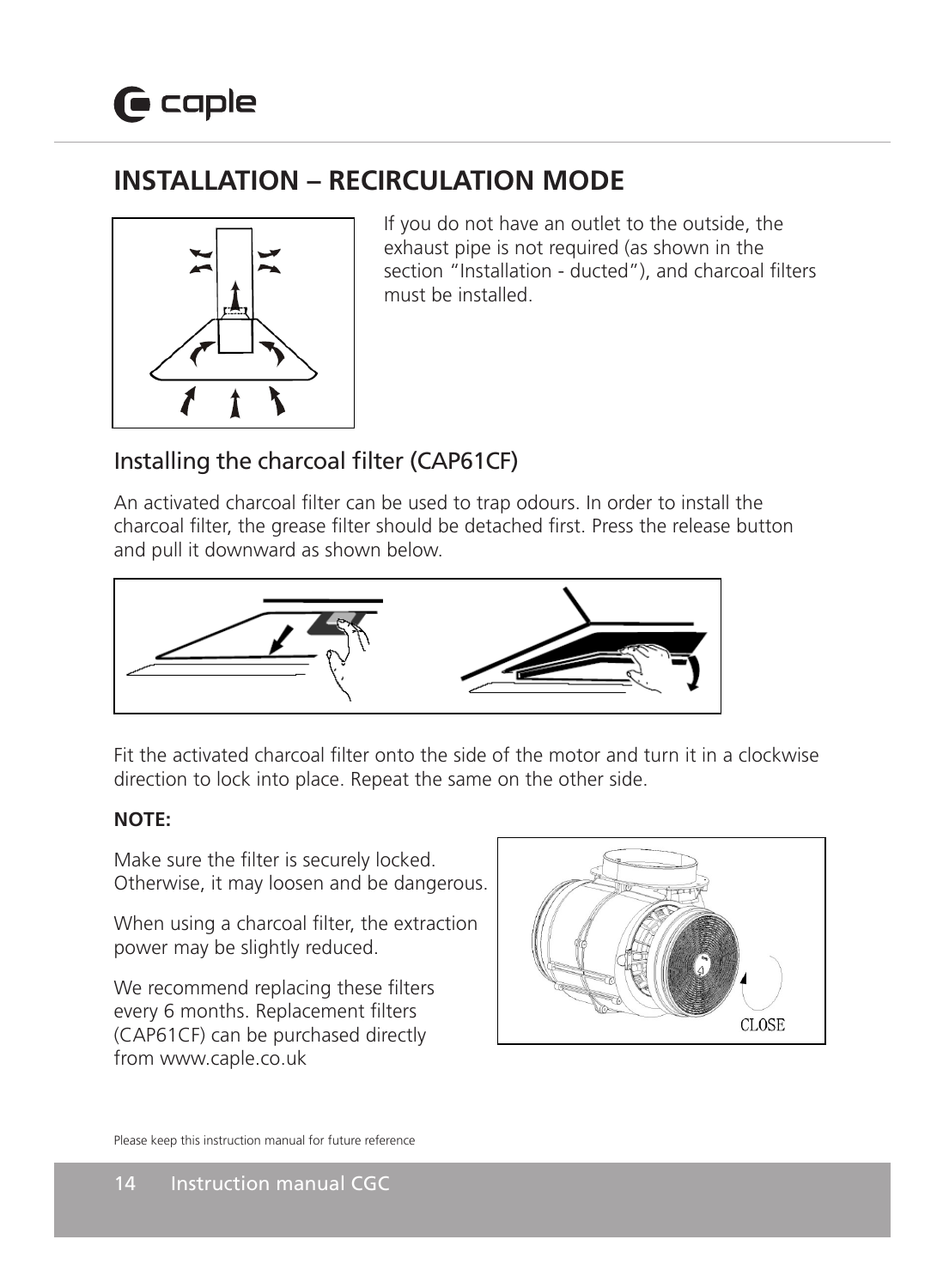### **OPERATION**



## **O** Off button

Switches the extraction fan off. **OTT button**<br>Switches the extract SWILCHES THE EXTRACTION Ran Off.

#### **Low Speed button** Low Speed button LOW Speed Dutton Low Sp

Is suitable for simmering and cooking which does not produce much odour. Low Speed button<br>Is suitable for simmering and cooking which does not produce much odour 

## **Medium Speed button**

Airflow speed is ideal for extracting with standard cooking.

#### **High Speed button** High Speed button **High Speed button**

When a high amount of smoke or odour is produced, press the high speed button for the most effective extraction. When a high amount of smoke or odour is produced, press the high speed<br>butter feath amount of smoke or odour is produced, press the high speed button for the most effective extraction.

## **Light button**

ł

Switches the light on and off. bindings are ngine on and one **Light button**<br>Switches the light on and off. Switches the light on and off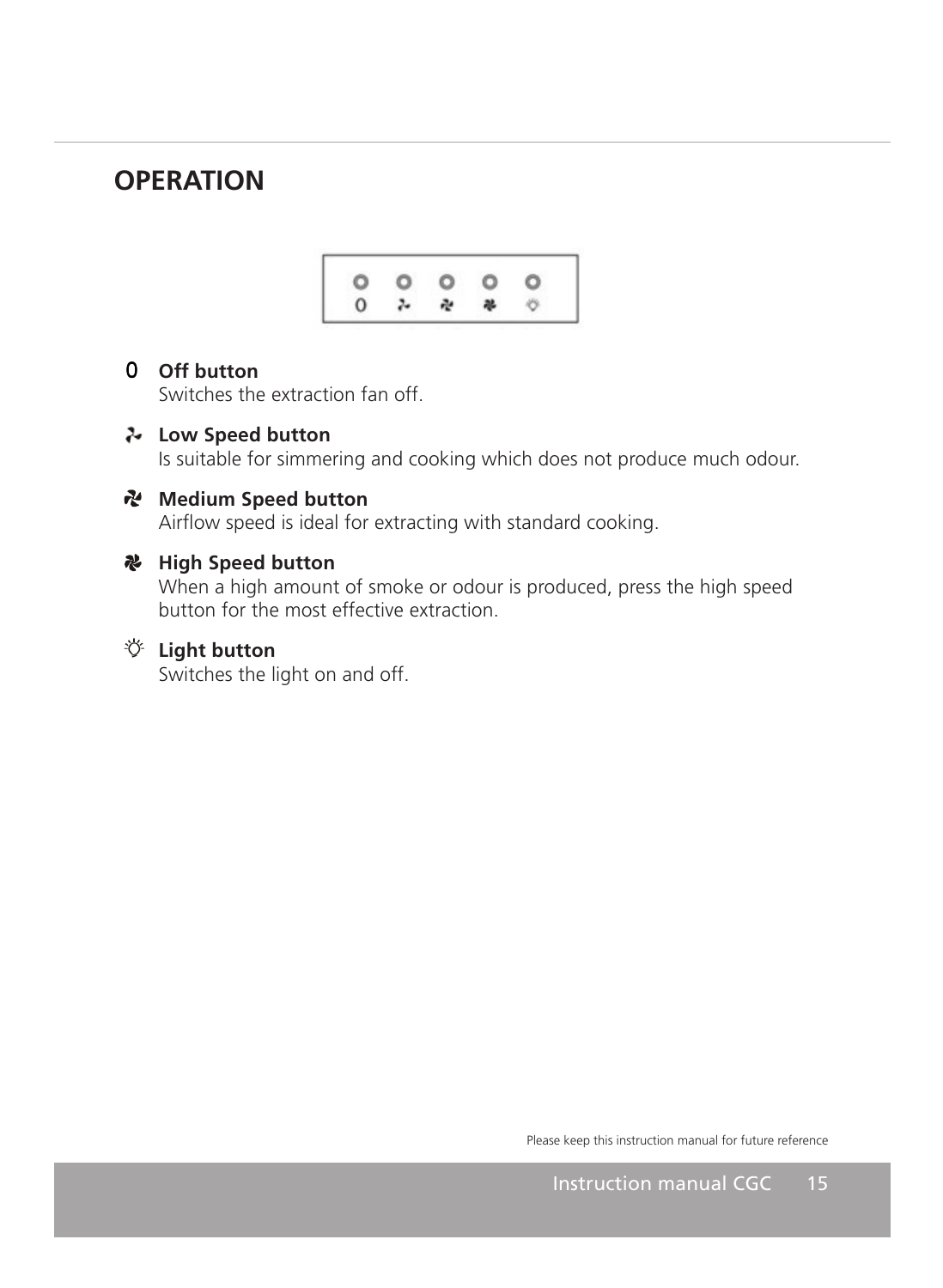## **CARE AND MAINTENANCE**

#### **IMPORTANT:**

Before cleaning or maintenance please switch off the electricity supply and remove the plug from the wall.

#### **Regular cleaning**

Use a soft damp cloth with lukewarm mildly soapy water or household cleaning detergent. Never use metal pads, chemicals, abrasive material, abrasive cleaning creams or stiff brushes to clean the appliance.

#### **Cleaning the grease filter**

Clean the filter every month to help minimise the risk of fire. The filter collects grease, smoke and dust, therefore the filter is directly affecting the efficiency of the cooker hood. If not cleaned, the grease residue (which is potentially flammable) will saturate the filter. It can be easily cleaned with warm water and washing up liquid, alternatively the filters can be cleaned in your dishwasher. Please ensure no other items are washed with the filters, they must be washed separately to prevent food becoming trapped in the gauze. Cleaning the grease filters in the dishwasher may lead to discolouration, this is normal and is a not a fault with the product.

#### **Replacing your charcoal filter**

This only applies if you are using the hood in recirculation mode (not vented to the outside). The charcoal filter traps your cooking odours and they need to be replaced, this can vary depending on how frequently the cooker hood is used. We recommend replacing them at least every 6 months.

This extractor uses CAP61CF charcoal filters. Filters can be purchased directly from **www.caple.co.uk.**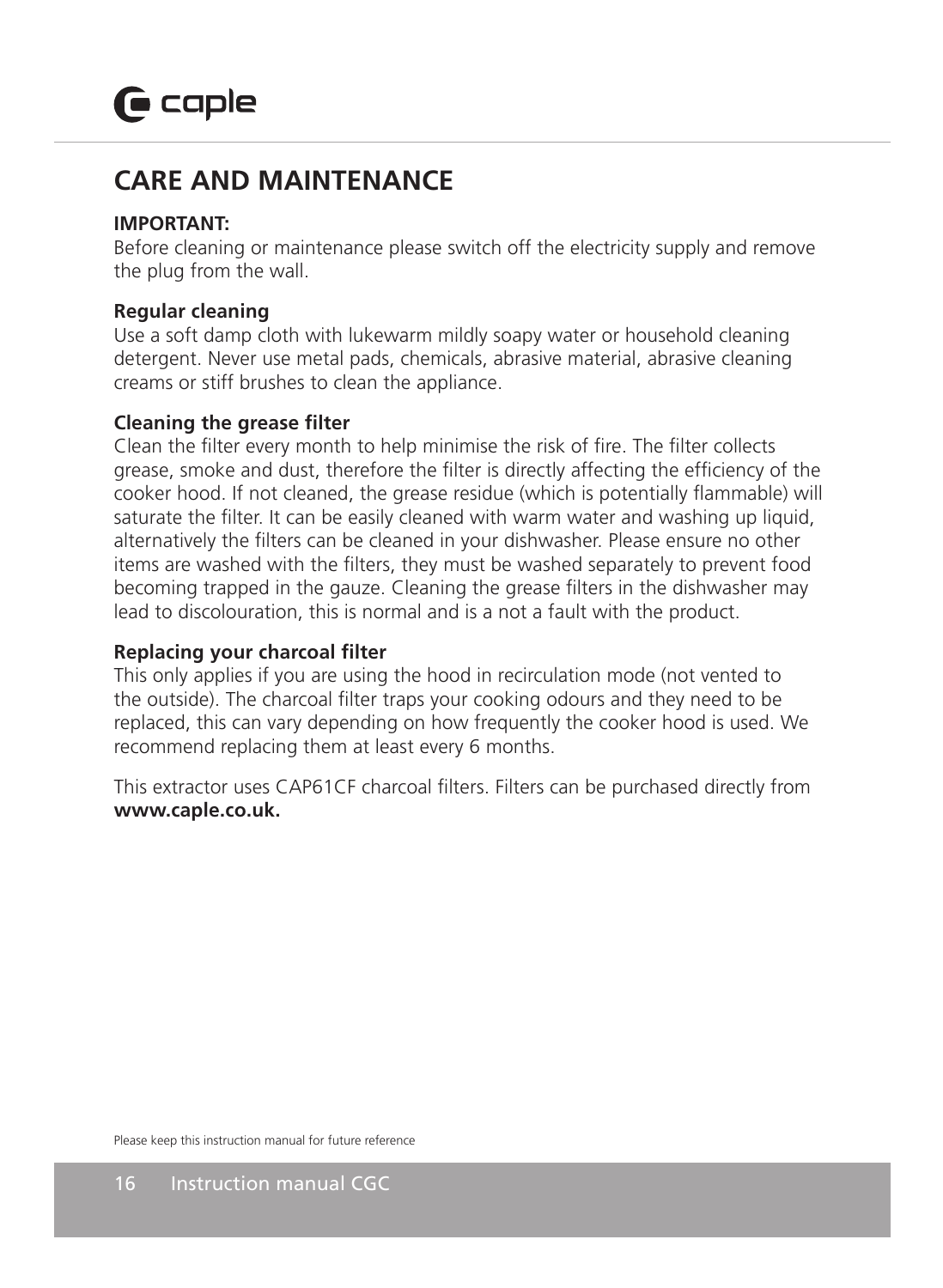#### **REPLACING THE BULB**

- 1. Switch the unit off and unplug the appliance.
- 2. Remove the lamp cover by unscrewing the 2 screws.
- 3. Replace with the same type and rated bulb/lamp fixing.

LED lamp (max.1.5W).



## **TROUBLESHOOTING**

| Fault                                          | Cause                                            | Solution                                                                                                                                      |
|------------------------------------------------|--------------------------------------------------|-----------------------------------------------------------------------------------------------------------------------------------------------|
| The lights on, but<br>the fan does not<br>work | The fan blade is jammed                          | Switch off the unit and contact<br>Caple Service. To be repaired by<br>qualified service personnel only.                                      |
|                                                | The motor is damaged                             |                                                                                                                                               |
| The lights and fan<br>do not work              | A blown fuse                                     | Replace the fuse                                                                                                                              |
|                                                | The power cord is loose                          | Plug in to the power supply<br>again                                                                                                          |
| Serious vibration<br>of the unit               | The fan blade is damaged                         | Switch off the unit and contact<br>Caple Service. To be repaired by<br>qualified service personnel only                                       |
|                                                | The fan motor is not fixed<br>tightly.           | Switch off the unit and contact<br>Caple Service. To be repaired by<br>qualified service personnel only                                       |
|                                                | The unit is not hung<br>correctly on the bracket | Take down the unit and check<br>whether the bracket is in the<br>correct location.                                                            |
| The extraction<br>performance is<br>not good   | The filter requires<br>cleaning                  | Clean the grease filter as<br>directed in the 'Care and<br>maintenance' section. Replace<br>the charcoal filter (if in<br>recirculation mode) |

 $\label{eq:2.1} \mathcal{L}(\mathcal{L}^{\mathcal{L}}_{\mathcal{L}}(\mathcal{L}^{\mathcal{L}}_{\mathcal{L}})) \leq \mathcal{L}(\mathcal{L}^{\mathcal{L}}_{\mathcal{L}}(\mathcal{L}^{\mathcal{L}}_{\mathcal{L}})) \leq \mathcal{L}(\mathcal{L}^{\mathcal{L}}_{\mathcal{L}}(\mathcal{L}^{\mathcal{L}}_{\mathcal{L}}))$ 

If the above table has not solved the problem please contact Caple Service by phone on **0119 938 7420** or by email **service@caple.co.uk**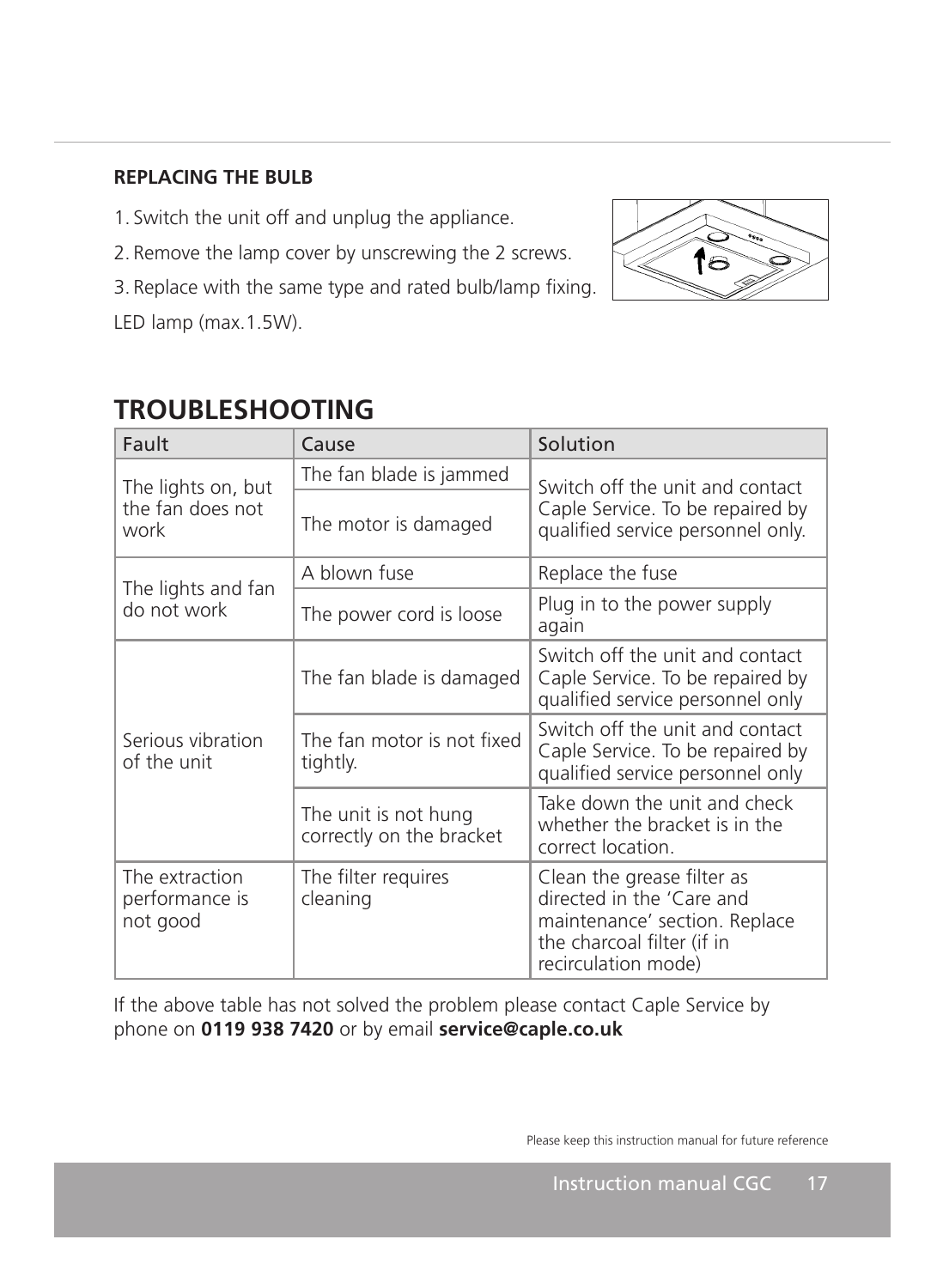

#### **PRODUCT DIMENSIONS**

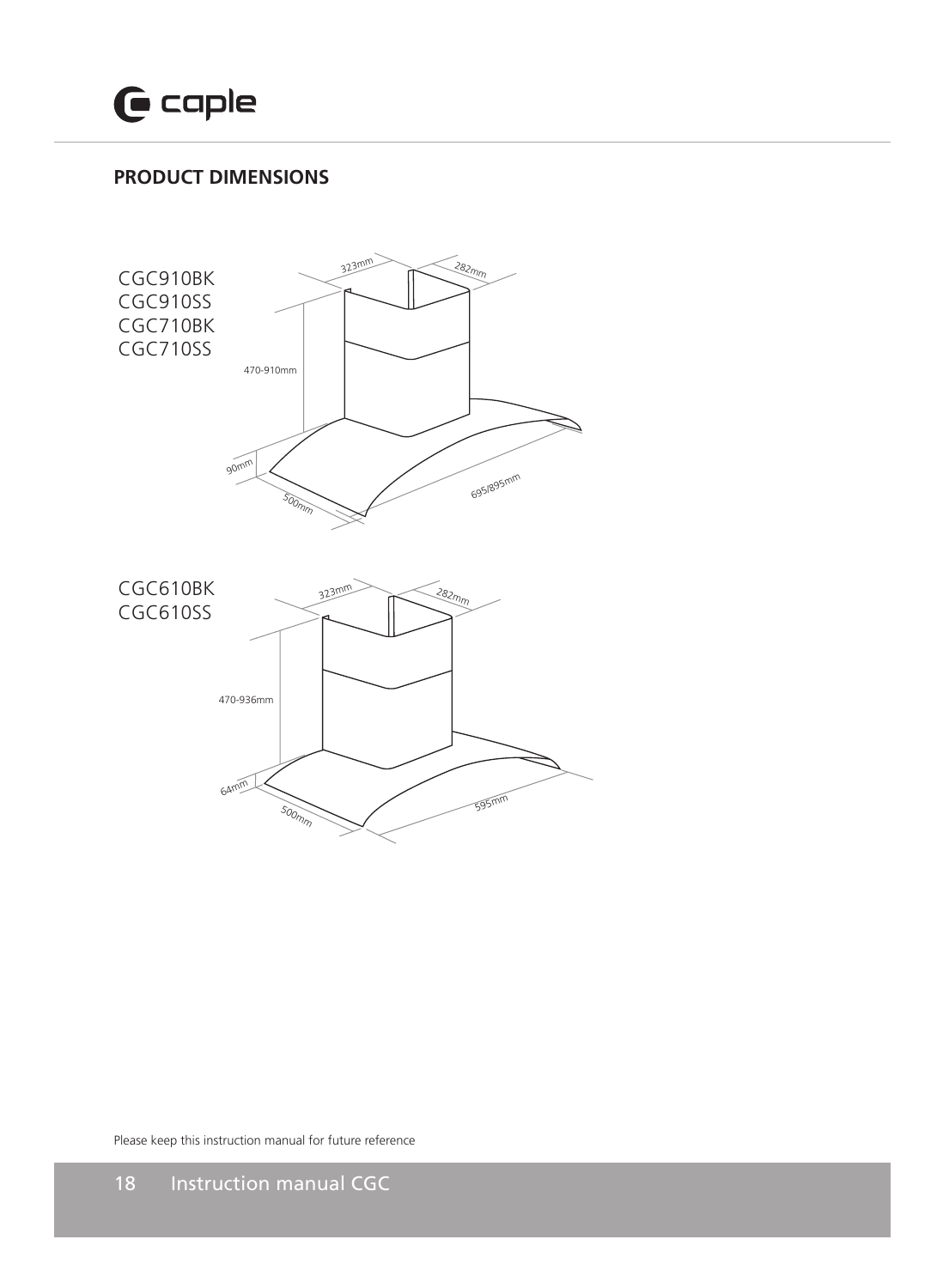#### **GUARANTEE**

Caple undertake that if within 2 years from the date of the purchase, this appliance or any part thereof that is proved to be defective by reason only of faulty workmanship or materials, we will at our option repair or replace the same free of any charge for labour or materials on condition that:

- Documentation must be provided before a guarantee repair commences to confirm that the extractor is within the guarantee period.
- The appliance has been correctly installed and used only on the electrical supply stated on the rating plate.
- The appliance has been used for normal domestic purposes only, and in accordance with the operating and maintenance instructions.
- The appliance has not been serviced, maintained, repaired, taken apart or tampered with by any person not authorised by us.
- All service work under this guarantee must be undertaken by Caple Service Centre.
- Any appliance or defective part replaced shall become the property of this company.
- If a service call is made and it is found that the installation has not been carried out correctly or customer misuse/abuse is involved the cost of the service call has to be paid for by the user before any service work is carried out.

#### **EXCLUSIONS**

#### **THIS GUARANTEE DOES NOT COVER:**

- Damage or calls resulting from transportation, improper use or neglect, the replacement of any light bulbs or removable parts of glass or plastic.
- Costs incurred for calls to put right appliances improperly installed or calls to appliances outside the United Kingdom.
- Appliances found to be in use within a commercial environment, plus those which are the subject of rental agreements.
- This guarantee is in addition to and does not affect your statutory and legal rights.